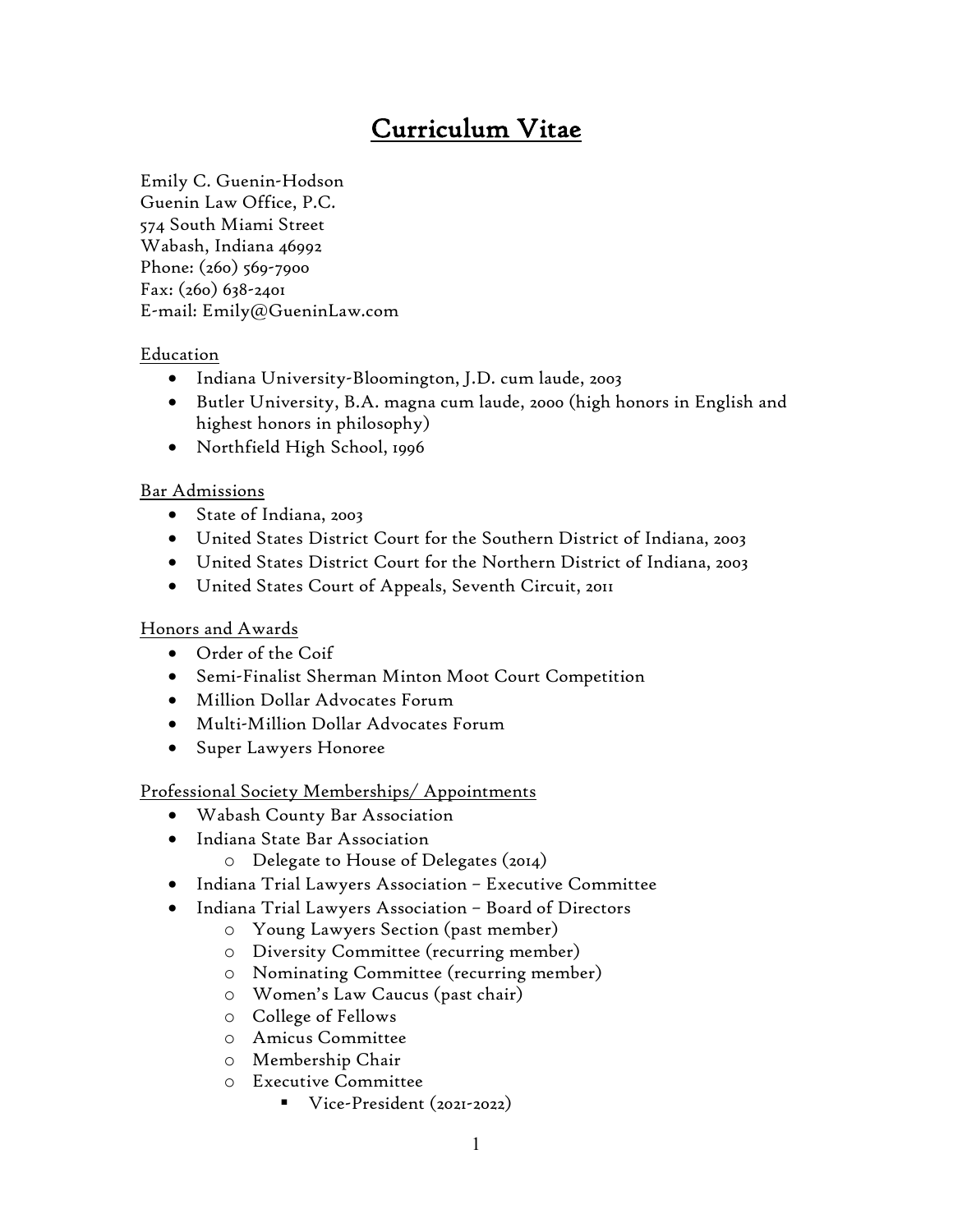- American Association for Justice
- Wabash County Public Defender Commission (chair)
- Commission for Continuing Legal Education, appointed 12/18/2020 by Lorretta Rush, Chief Justice of Indiana o Vice-Chair (2022)
- Civil Litigation Taskforce, appointed 1/12/2021 by Lorretta Rush, Chief Justice of Indiana

Employment Experience

• Attorney at Guenin Law Office, P.C., 2003-present

## Trials

- CV PI 0718437: Carrillo v. Boise Tire Company (personal injury and wrongful death) (Boise, ID)
- 85C01-0905-PL-276: Cavins v. Bernie Sports Bar, Inc. et al (wrongful death/ dram shop)
- 85D01-0807-PL-255: Flohr v. Nearhouse (personal injury)
- 09C01-0708-PL-00013: Miller v. Miller (personal injury)
- 85C01-0702-PL-114: Stefanatos v. Schenkel (personal injury)
- 85C01-0403-PL-123: Good v. Allied Property and Casualty Insurance Company (fire loss)
- 02C01-0901-PL-8: Hopkins v. Conner and Westfield Companies (personal injury)
- 85C01-1110-CC-829: Levi Strauss North America v. Spiece (business litigation)
- 85C01-1301-PL-31: Blocher v. Leach (personal injury)
- $71D07$ -1402-PL-00030: 1<sup>st</sup> Source Bank v. Fifth Third Bank and Smith (business litigation)

## Appeals

- 02A03-1204-CT-00170: Asklar v. Gilb, et al (brief)
- 49A02-1307-CT-561: Pierson v. Service America Corporation, d/b/a Centerplate (brief)
- 85A02-1312-CC-01037: Levi Strauss North America v. Richard I. Spiece Sales Co. Ind. d/b/a Spiece Sales Co. Inc.
- No. 11-1813:  $7^{\text{th}}$  Circuit Appeal: G&S Holdings, LLC et al v. Continental Casualty Company (brief and oral argument)
- 85S04-1106-CV-00326: Allied Property and Casualty v. Good (brief and oral argument)
- 85A04-0905-CV-00240: Allied Property and Casualty v. Good (brief)
- 85A04-0511-CV-00663: Allied Property and Casualty v. Good (brief)
- 27A04-0402-CV-00092: Collections, Inc. v. Wolfe (brief)
- 35A02-0507-CV-00654: Kocher v. Getz (brief)
- 35S02-0312-CV-00602: Kocher v. Getz (brief and oral argument)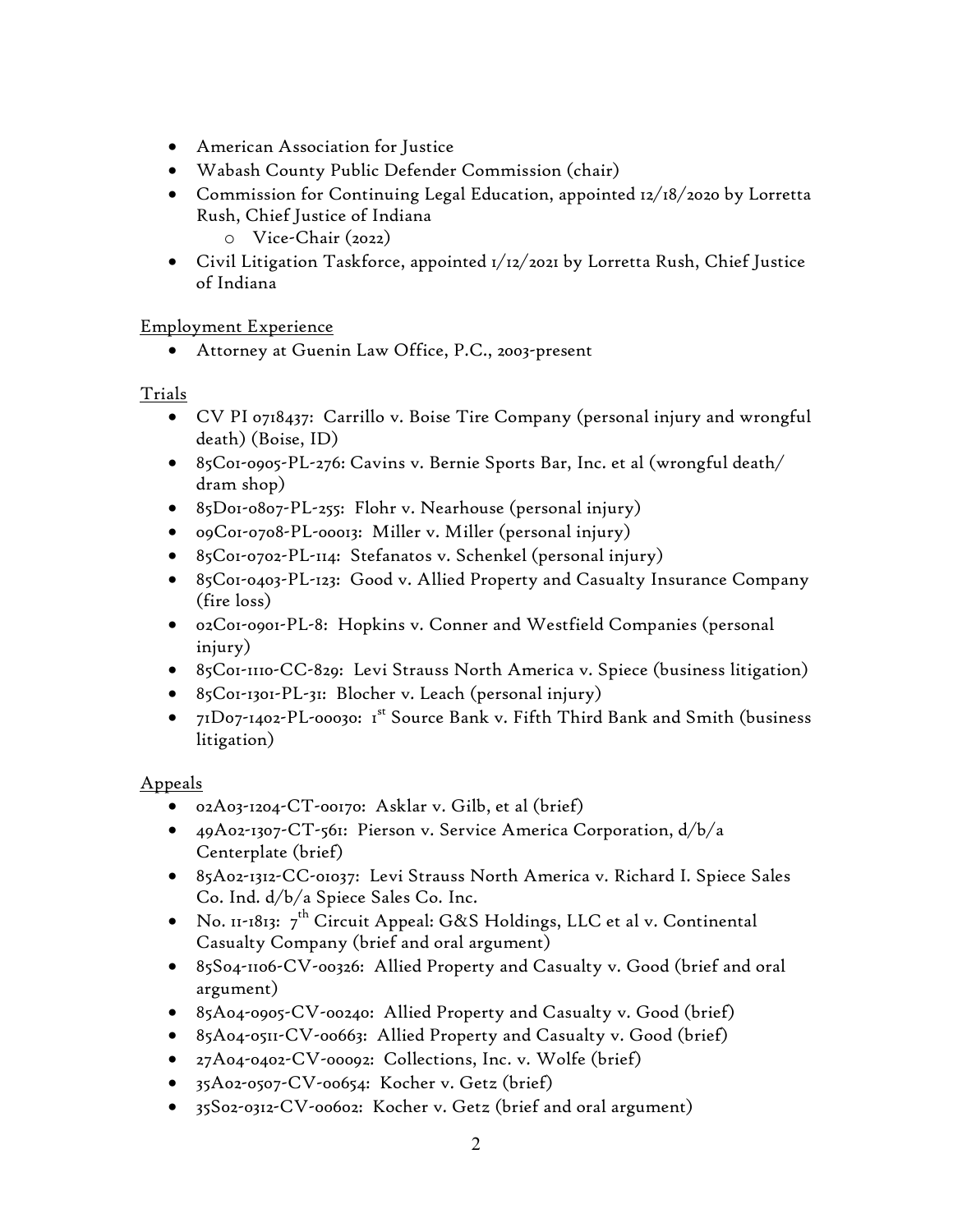- 85A02-0601-CV-0003: Campbell v. Campbell (brief)
- 18A-PL-02892: Shepherd v. Dunham's Athleisure Corp. (brief)
- 20A-PL-02003: Barker v. Fox (brief)

#### Amicus Curiae for the Indiana Trial Lawyers Association

- 02S03-1305-CT-332: Asklar v. Empire Fire and Marine Insurance (2013)
- 49A02-1112-PL-1078: Justice v. American Family Mutual Insurance Company  $(2013)$
- 49A02-1307-CT-561: Pierson v. Service America Corporation, d/b/a Centerplate  $(2014)$
- 21A-CT-00377: Ceres Solutions, Cooperative, Inc. v. Bradley (2021)

## Amicus Curiae for the National Center for Victims of Crime

• 49A02-1307-CT-561: Pierson v. Service America Corporation, d/b/a Centerplate (2014)

## Publications

- "Developments in UIM Coverage." *Verdict*. 2013, Vol. 34 No. 1.
- "Unlocking the Mysteries of the Universe (maybe not but still kinda cool)." *Verdict.* 2014, Vol. 35 No. 3.
- "Defeating the 'Borrowed Servant' Argument." *Verdict.* 2015, Vol. 36 No. 4.
- "Dependency Under the Wrongful Death Statute." *Verdict*. 2016, Vol. 37 No. 2.
- "Settle Sites Settlement Websites to Benefit You and Your Client." *Verdict.* 2016, Vol. 37 No. 4.

## Presentations

- ITLA  $43^{\text{rd}}$  Annual Institute, November 2, 2007 Sunrise Program Ambiguities in Insurance Policies
- ITLA  $46^{\text{th}}$  Annual Institute, November 12, 2010 Sunrise Program, Chair Mediation Statement and Opening Remarks
- ITLA 23<sup>rd</sup> Lifetime Achievement Seminar, April 28, 2011 Keeping Coverage: Arguments Against Post-Claim Underwriting
- ITLA Webinar Series, July 26, 2012 Discovery: Cradle to Grave Life as an Open Book
- ITLA Mastering the Maze of UM & UIM Coverage, December 6, 2012 Litigation and Trial of UM / UIM Claims
- ITLA Applied Professionalism for Young Lawyers, March 7, 2013 Program Chair
- ITLA 25<sup>th</sup> Lifetime Achievement Seminar, April 18, 2013 Estate Planning Considerations in a Personal Injury Case
- Applied Professionalism for Young Lawyers, March 6, 2014 Program Co-Chair
- ITLA 50<sup>th</sup> Annual Institute, November 6-7, 2014 Institute Chair